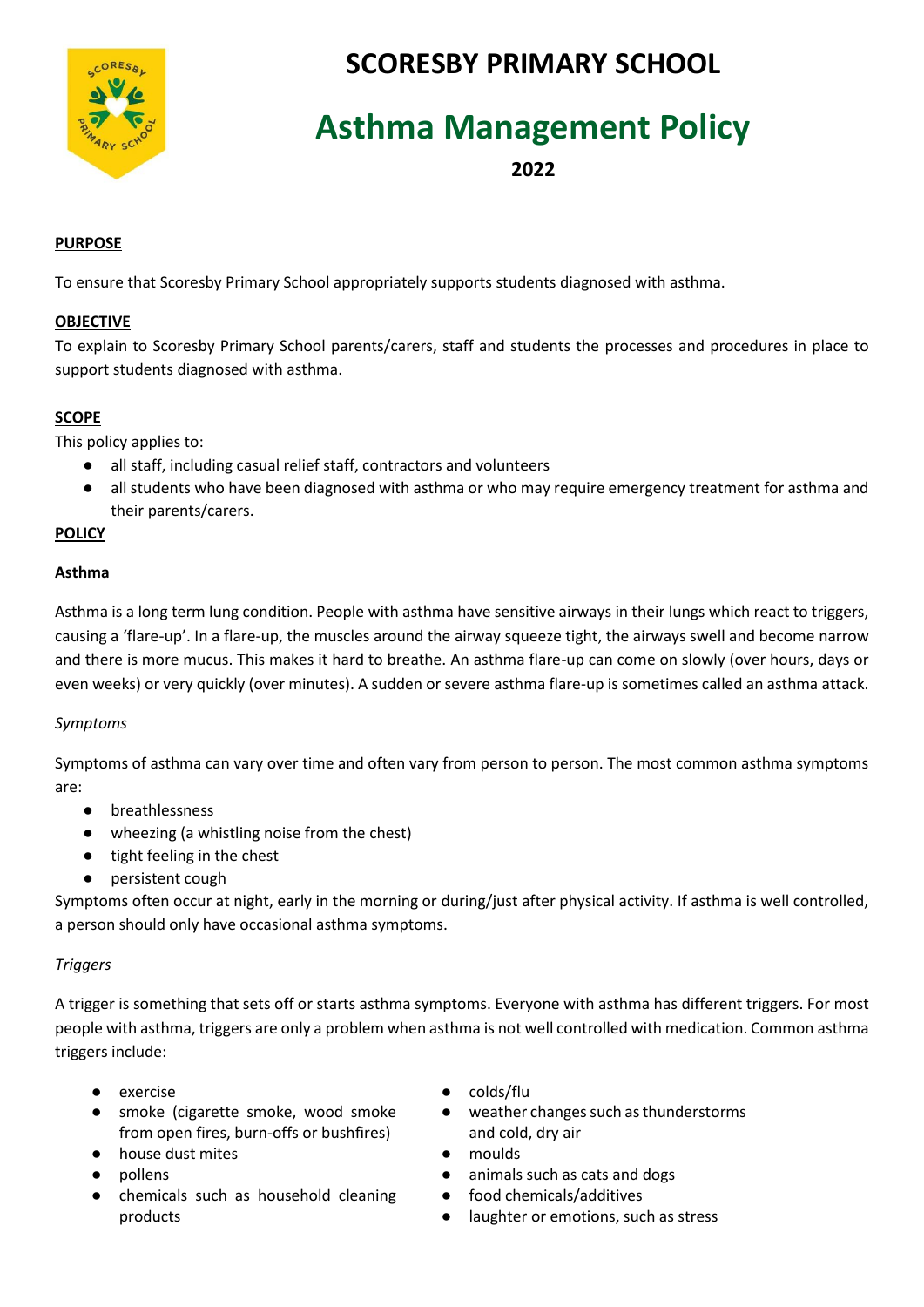● certain medications (including aspirin and anti-inflammatories)

# **Asthma Management**

If a student diagnosed with asthma enrols at Scoresby Primary School:

- 1. Parents/carers must provide the school with an Asthma Action Plan which has been completed by the student's medical practitioner. The plan must outline:
	- the prescribed medication taken by the student and when it is to be administered, for example as a pre-medication to exercise or on a regular basis
	- emergency contact details
	- the contact details of the student's medical practitioner
	- the student's known triggers
	- the emergency procedures to be taken in the event of an asthma flare-up or attack.
- 2. Parents/carers should also provide a photo of the student to be included as part of the student's Asthma Action Plan.
- 3. Scoresby Primary School will keep all Asthma Action Plans in the first aid room.
- 4. School staff may also work with parents/carers to develop a Student Health Support Plan which will include details on:
	- how the school will provide support for the student
	- identify specific strategies
	- allocate staff to assist the student

Any Student Health Support Plan will be developed in accordance with Scoresby Primary School's Healthcare Needs Policy.

- 5. If a student diagnosed with asthma is going to attend a school camp or excursion, Scoresby Primary School parents/carers are required to provide any updated medical information.
- 6. If a student's asthma condition or treatment requirements change, parent/carers must notify the school and provide an updated Asthma Action Plan.
- 7. School staff will work with parents/carers to review Asthma Action Plans (and Student Health Support Plans) once a year.

# **Student asthma kit**

All students diagnosed with asthma are required to have a student asthma kit at school which contains:

- their own prescribed reliever medication labelled with the student's name
- their spacer (if they use one)

Student asthma kits will be stored first aid room and per their asthma management plan

# **Asthma emergency response plan**

If a student is:

- having an asthma attack
- difficulty breathing for an unknown cause, even if they are not known to have asthma

School staff will endeavour to follow the Asthma First Aid procedures outlined in the table below. School staff may contact Triple Zero "000" at any time.

| Step | - -<br>ction<br>$\mathbf{v}$ |
|------|------------------------------|
|------|------------------------------|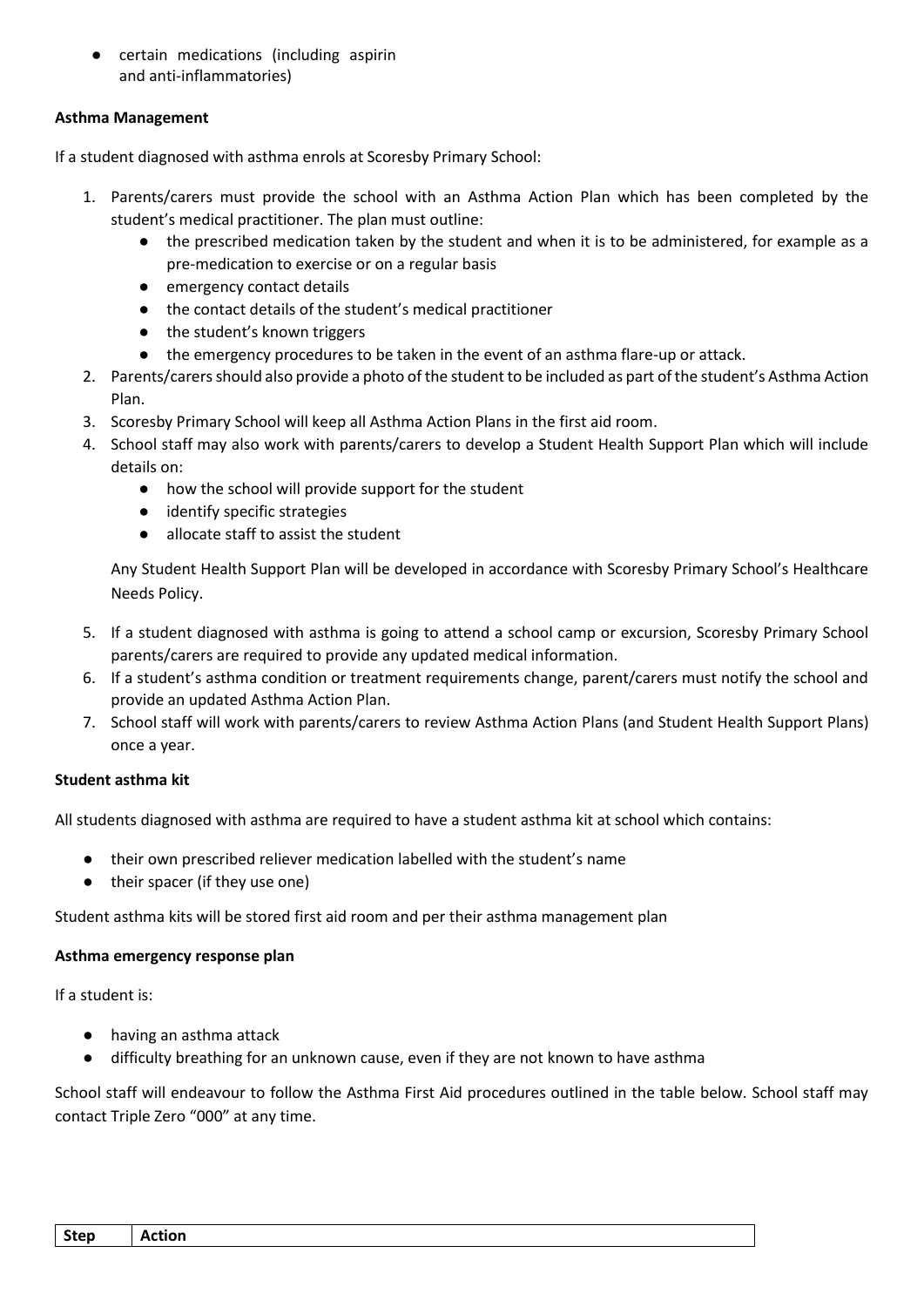| 1. | Sit the person upright                                                             |  |  |  |
|----|------------------------------------------------------------------------------------|--|--|--|
|    | Be calm and reassuring                                                             |  |  |  |
|    | Do not leave them alone                                                            |  |  |  |
|    | Seek assistance from another staff member or reliable student to locate the        |  |  |  |
|    | student's reliever, the Asthma Emergency Kit and the student's Asthma Action       |  |  |  |
|    | Plan (if available).                                                               |  |  |  |
|    | If the student's action plan is not immediately available, use the Asthma First    |  |  |  |
|    | Aid as described in Steps 2 to 5.                                                  |  |  |  |
| 2. | Give 4 separate puffs of blue or blue/grey reliever puffer:                        |  |  |  |
|    | Shake the puffer                                                                   |  |  |  |
|    | Use a spacer if you have one                                                       |  |  |  |
|    | Put 1 puff into the spacer                                                         |  |  |  |
|    | Take 4 breaths from the spacer                                                     |  |  |  |
|    | Remember - Shake, 1 puff, 4 breaths                                                |  |  |  |
| 3. | Wait 4 minutes                                                                     |  |  |  |
|    | If there is no improvement, give 4 more separate puffs of blue/grey reliever as    |  |  |  |
|    | above                                                                              |  |  |  |
|    | (or give 1 more dose of Bricanyl or Symbiocort inhaler)                            |  |  |  |
| 4. | If there is still no improvement call Triple Zero "000" and ask for an ambulance.  |  |  |  |
|    | Tell the operator the student is having an asthma attack                           |  |  |  |
|    | Keep giving 4 separate puffs every 4 minutes until emergency assistance arrives    |  |  |  |
|    | (or 1 dose of Bricanyl or Symbicort every 4 minutes - up to 3 doses of Symbicort)  |  |  |  |
| 5. | If asthma is relieved after administering Asthma First Aid, stop the treatment and |  |  |  |
|    | observe the student. Notify the student's emergency contact person and record the  |  |  |  |
|    | incident                                                                           |  |  |  |

Staff will call Triple Zero "000" immediately if:

- the person is not breathing
- if the person's asthma suddenly becomes worse or is not improving
- if the person is having an asthma attack and a reliever is not available
- if they are not sure if it is asthma
- if the person is known to have anaphylaxis

# **Training for staff**

Scoresby Primary School will arrange the following asthma management training for staff:

| <b>Staff</b>                               | <b>Completed by</b>                                                                                                                                                                               | Course                                                                                                                        | Provider                                                                      | Cost                                     | <b>Valid for</b> |
|--------------------------------------------|---------------------------------------------------------------------------------------------------------------------------------------------------------------------------------------------------|-------------------------------------------------------------------------------------------------------------------------------|-------------------------------------------------------------------------------|------------------------------------------|------------------|
| Group 1<br>General<br><b>Staff</b>         | School staff with a direct<br>teaching<br>role<br>with<br>affected<br>students<br>by<br>asthma or other school<br>directed<br>staff<br>by the<br>principal after conducting<br>a risk assessment. | Asthma first aid<br>management for<br>education staff<br>(non-accredited)<br>One hour face-to-<br>face or online<br>training. | Asthma Australia                                                              | Free to all<br>schools                   | 3 years          |
| Group 2<br><b>Specific</b><br><b>Staff</b> | Staff working with high<br>risk children with a<br>history of severe asthma,<br>or with direct student<br>wellbeing responsibility,                                                               | Course in<br>Management of<br>Asthma Risks and<br>Emergencies in<br>the Workplace                                             | Any RTO that has<br>this<br>course<br>in.<br>their<br>of<br>scope<br>practice | Paid by<br>Scoresby<br>Primary<br>School | 3 years          |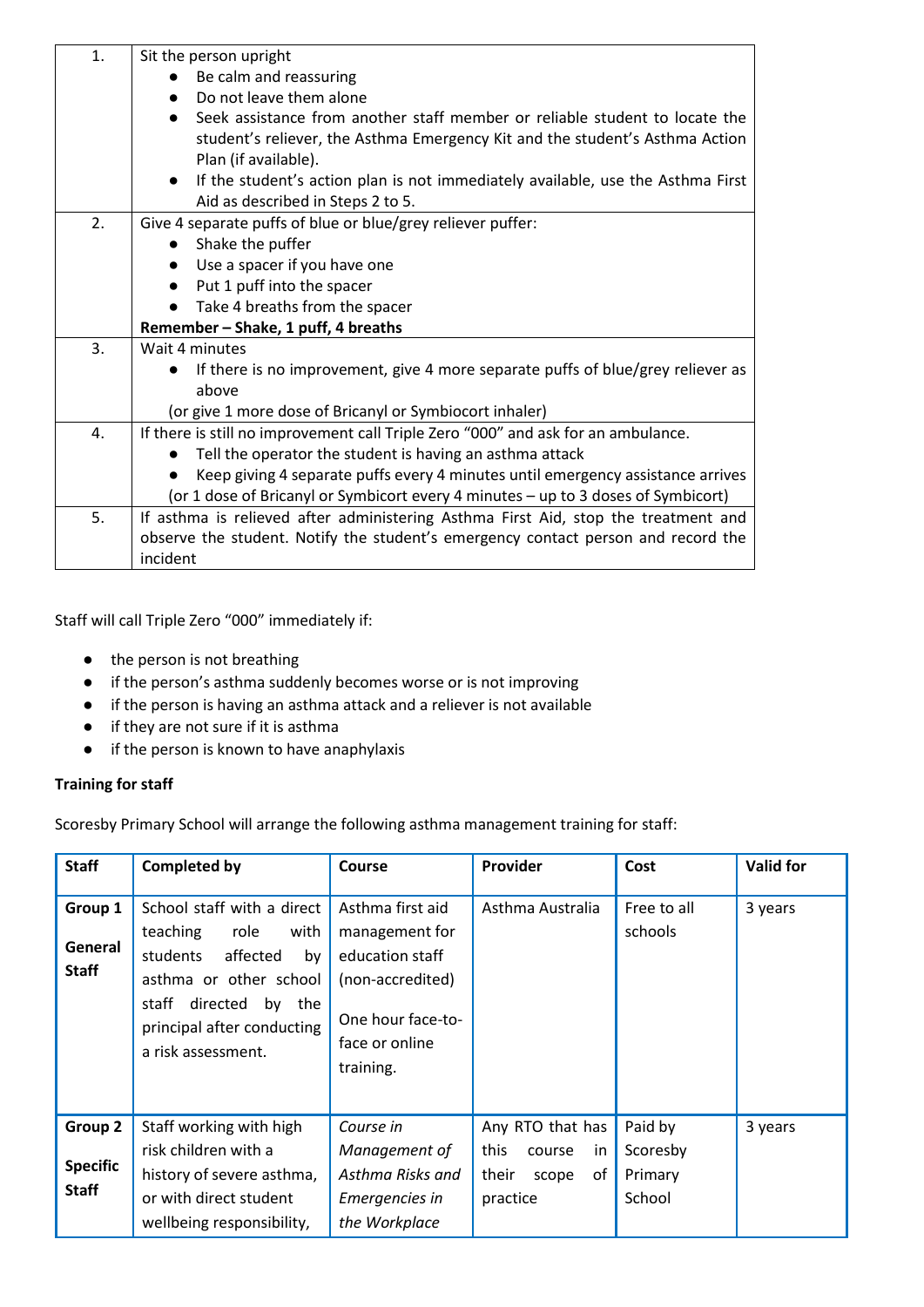| (including nurses,                      | 22282VIC     |  |  |
|-----------------------------------------|--------------|--|--|
| PE/sport teachers, first                | (accredited) |  |  |
| aid and school staff<br>attending camp) | <b>OR</b>    |  |  |
|                                         | Course in    |  |  |
|                                         | Emergency    |  |  |
|                                         | Asthma       |  |  |
|                                         | Management   |  |  |
|                                         | 10392NAT     |  |  |
|                                         | (accredited) |  |  |

Scoresby Primary School will also conduct an annual briefing for staff on the procedures outlined in this policy

- the causes, symptoms and treatment of asthma
- identities of the students diagnosed with asthma
- how to use a puffer and spacer
- the location of:
	- o the Asthma Emergency Kits
	- o asthma medication which has been provided by parents for student use.

Scoresby Primary School will also provide this policy to casual relief staff and volunteers who will be working with students, and may also provide a briefing if the principal decides it is necessary depending on the nature of the work being performed.

# **Asthma Emergency Kit**

Scoresby Primary School will provide and maintain at least two Asthma Emergency Kits. One kit will be kept on school premises at first aid room and one will be a mobile kit for activities such as:

- yard duty
- camps and excursions.

The Asthma Emergency Kit will contain:

- at least 1 blue or blue/grey reliever medication such as Airomir, Admol or Ventolin
- at least 2 spacer devices (for single person use only) to assist with effective inhalation of the blue or blue/grey reliever medication (Scoresby Primary School will ensure spare spacers are available as replacements). Spacers will be stored in a dust proof container.
- clear written instructions on Asthma First Aid, including:
	- o how to use the medication and spacer devices
	- o steps to be taken in treating an asthma attack
- A record sheet/log for recording the details of an asthma first aid incident, such as the number of puffs administered

The Administration Staff will monitor and maintain the Asthma Emergency Kits. They will:

- ensure all contents are maintained and replaced where necessary
- regularly check the expiry date on the canisters of the blue or blue/grey reliever puffers and place them if they have expired or a low on doses
- replace spacers in the Kits after each use (spacers are single-person use only)
- dispose of any previously used spaces.